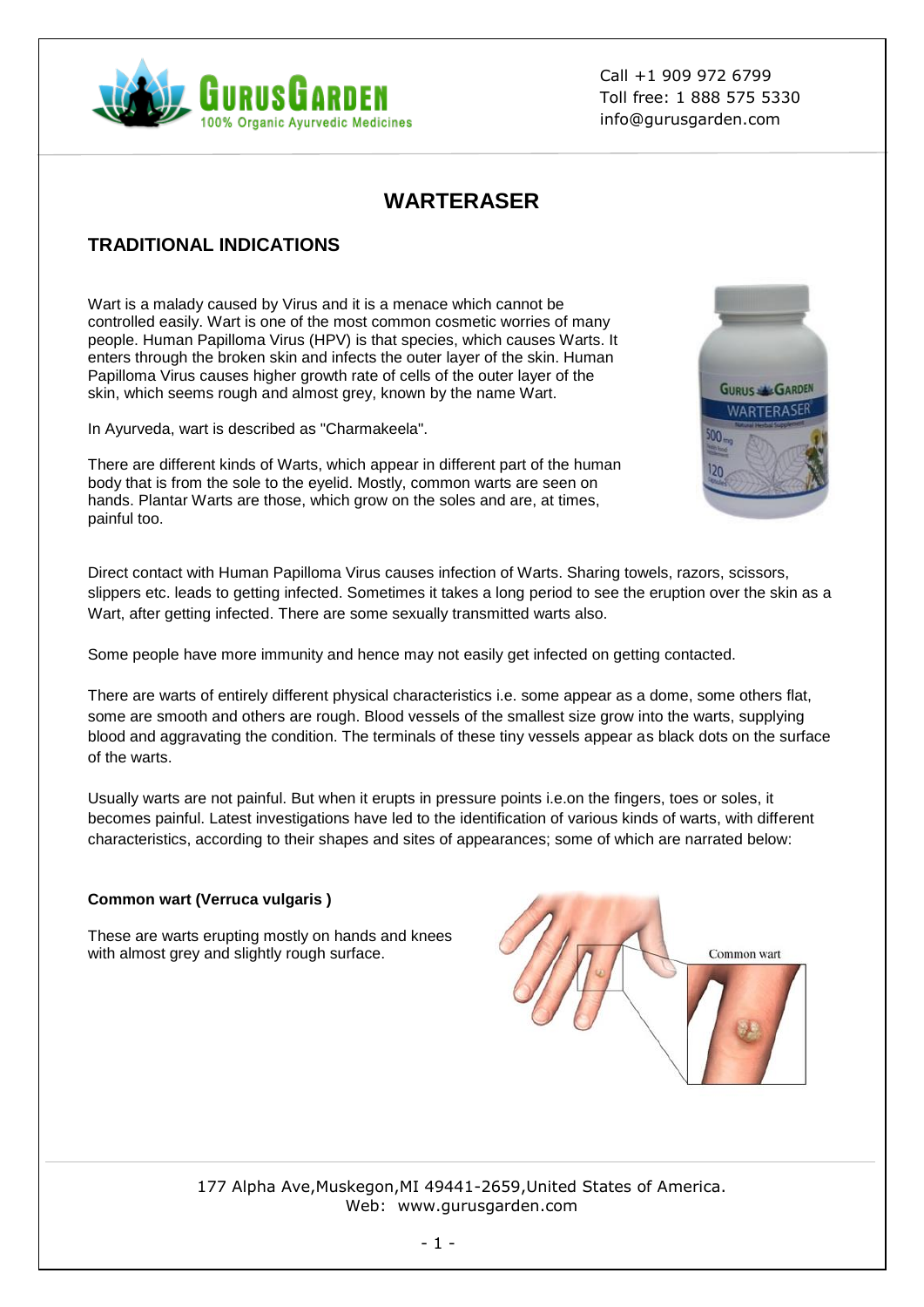

Call +1 909 972 6799 Toll free: 1 888 575 5330 info@gurusgarden.com



Flat warts: Found on face, neck, arms, back of hands, and legs

#### **Fileform or digitateWart**

It is of the shape of small thread or small finger appearing ordinarily adjacent to the eyelids and lips.

#### **Flat Wart (Verruca Plane)**

These appear commonly on the face, neck, hands, wrists and knees, with smooth surface and flat shape and will be in clusters also.





Filiform wart: Found on face, arms, and legs.



Mosaic wart (expansion of plantar wart)



Plantar wart

#### **Mosaic Wart**

They appear mostly on the hands and soles of the feet as a group of plantartype warts, which are tightly clustered.





C Healthwise, Incorporated

#### **Genital Wart**

(CondylomaAcuminatum, Venereal wart, Verruca Acuminate) This is mostly a sexually transmitted disease affecting genital areas only

**Ayurveda for Wart removal** We have developed a system of Ayurvedic remedies which eradicate the root cause of the disease and can remove warts permanently. Our Ayurvedic herbal formula is the only procedure, with which you can get rid of wart non-invasively, painlessly and lessen the chance of posttreatment marks on the skin. Our formula is made with 100% natural herbs from the rain forests, and is time

> 177 Alpha Ave,Muskegon,MI 49441-2659,United States of America. Web: www.gurusgarden.com